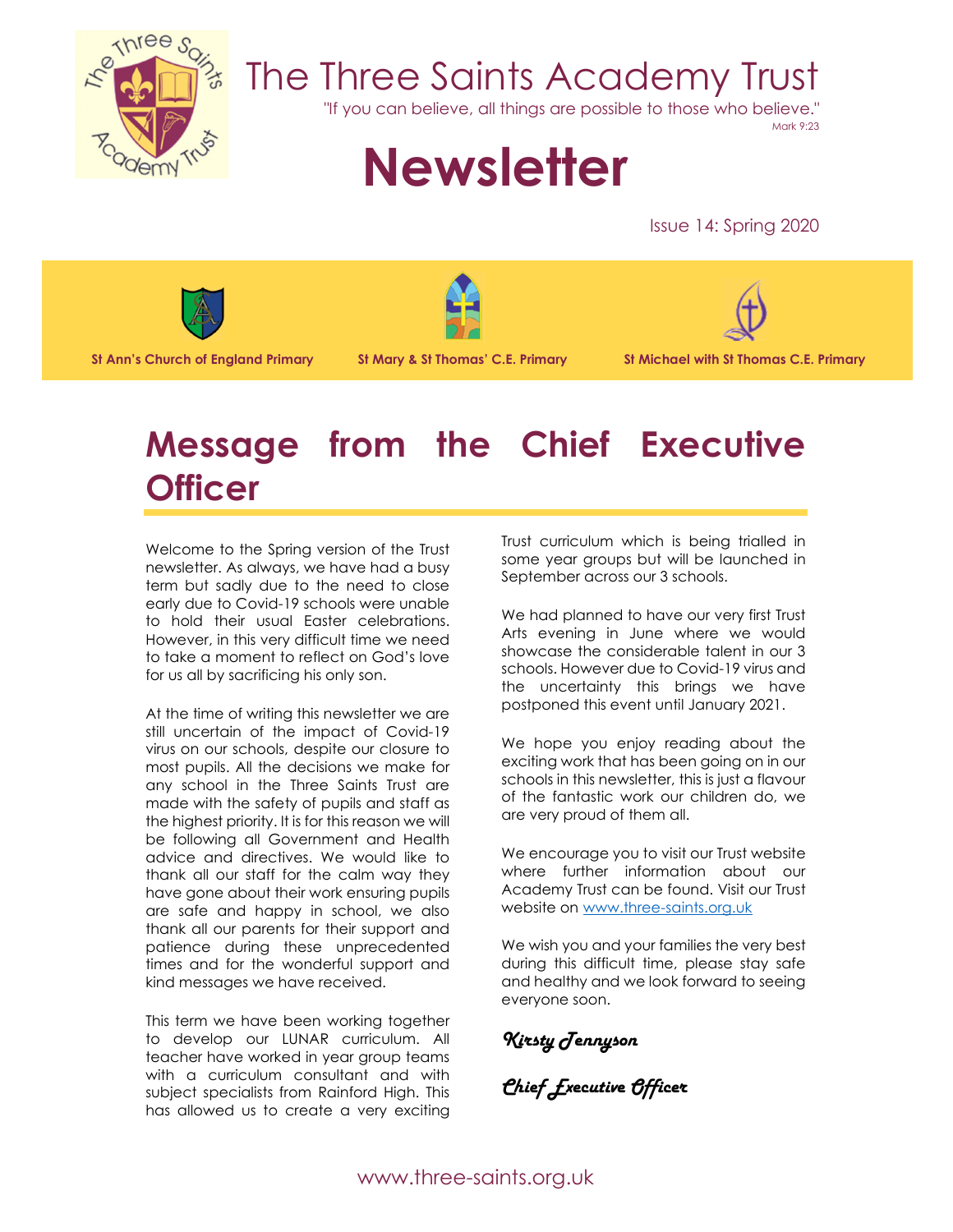

# **MUSIC APPRECIATION DAY**

In January, we held our music appreciation day. Mrs Parry planned a fantastic day for us all and the theme was 'SMST at the movies'. Each class was given a famous composer to focus upon including the likes of Hans Zimmer and Randy Newman who have composed music for films such as The Lion King and Toy Story. The classes listened to some of the music that the composers had created and then composed some pieces themselves. They focussed on the main characters and the children were interested to find out how individual pieces of music are written for main characters. At the end of the day, all pupils came together to share the work they had completed.

# **WORLD BOOK DAY**

This term we have been celebrating all things books and focussing on both reading and writing for pleasure. Each teacher has read their favourite book to different classes, pupils have taken part in a writing competition and our favourite activity of the week has been creating a whole school book based upon the story: 'The Squirrels Who Squabbled'. It is a story based upon two squirrels, Bruce and Cyril, who learn the importance of sharing. Each class then wrote a rhyming story which teaches Bruce and Cyril another life lesson such as the importance of compassion and kindness etc. Please have a look at the finished product on Twitter! We also had our costume parade which involved children dressing up as a book character. Thanks to all the pupils and staff who got dressed up- we loved seeing you in your costumes.



In January, we had a visitor to school to have a look at the standards of our teaching and learning and to quality assure some of the things that we do at St Mary& St Thomas. I am pleased to say that our visitor was very impressed by the standards of our teaching and the extremely positive attitudes of children and staff here. Here are some of the things she had to say:

'There are highly positive relationships between pupils, staff and parents. The pupils have a very strong sense of moral codes and appreciation of right and wrong; this underpins their excellent behaviour.'

'The teachers observed have excellent subject knowledge and they are clear about the progression in knowledge and skills children need to acquire in order to make good or better progression through the curriculum.'

We were really pleased that in only two days, our visitor managed to capture the essence of our school.

# **INTERNET SAFETY DAY**

We held several activities in school linked to internet safety reinforcing some very important messages around how to stay safe online. We then had Y6 pupils deliver some workshops to each class focused on a different topic such as YouTube, CEOP etc. We also held some workshops for parents and carers showing Murder games and talking to parents about what to look out for when deciding if a game is appropriate for your child to play. Below is a picture of one of the internet safety guides created by our Y6 pupils.



# **WHOLE SCHOOL REVIEW**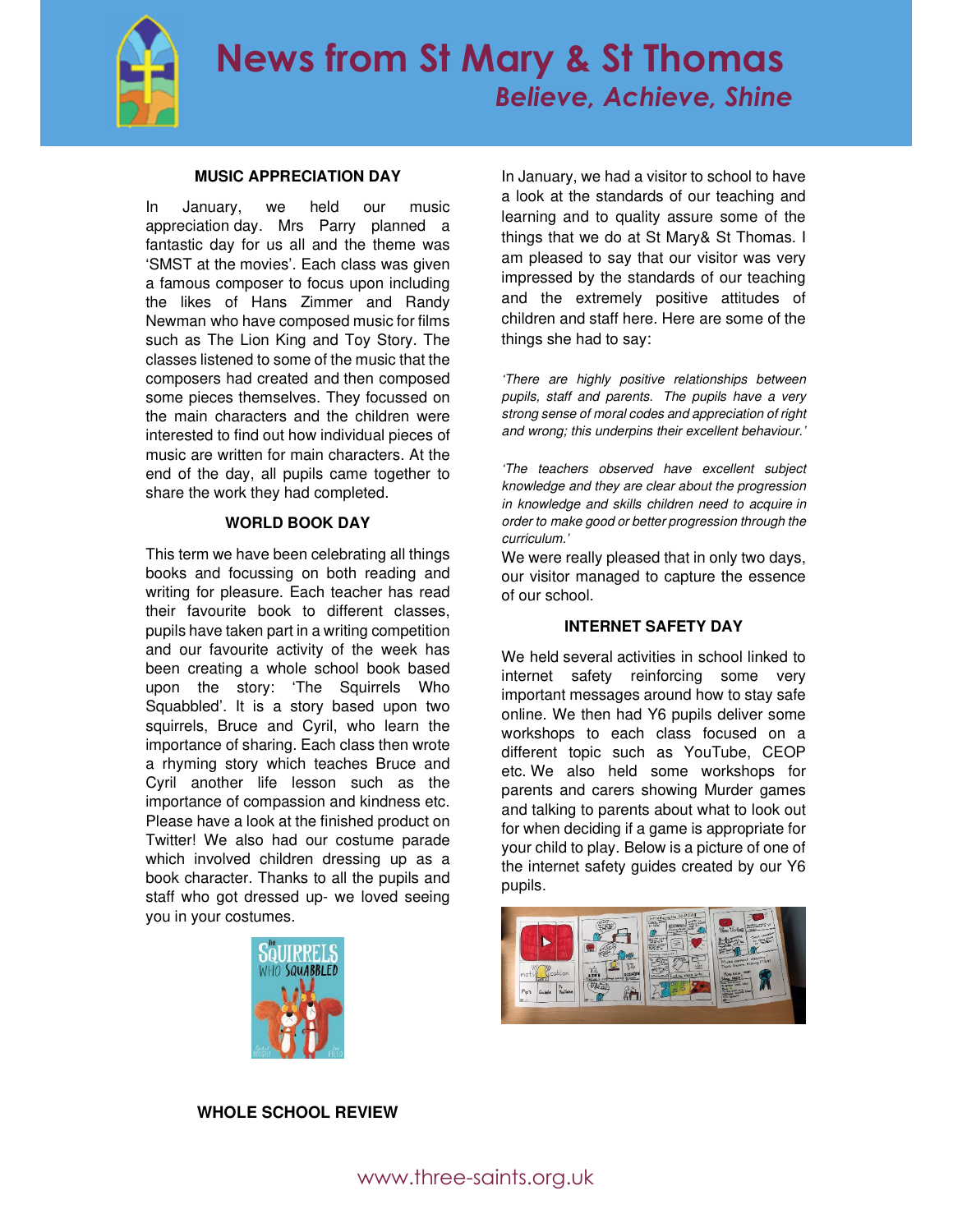

# **ASPIRATIONS FOCUS DAYS**

Children across the school enjoyed thinking about the world of work. Our Early Years and KS1 pupils dressed up as a professional 'who helps us,' while KS2 attended a careers fair. The overarching theme was equality in the work place. Huge thanks to all our parents/ carers who participated in our careers fair.



# **WORLD MATHS DAYS**

World Maths Day was as popular as ever this year with the Break Out Rooms challenge being back due to popular demand! Children excitedly used their number skills to solve the clues hidden around the room to escape out of their classroom door.

# **SAFER INTERNET DAY**



Our whole school took part in Safer Internet Day – a hugely important

national campaign. We were fortunate enough to secure the Ariel Trust who led a KS2 assembly and workshops for Y4 -6. In addition to this children took part in an esafety lesson delivered by their class teacher and our Director of Well Being held viewings of 'Murder Games,' a docudrama, for parents and carers.

### **STAND UP, SPEAK UP**



This year we introduced a new focus week called 'Stand Up, Speak Out'. During the week children learned about

global issues impacting on the rights of children all around the world. Alongside this children were introduced to child activists who are making a difference, and campaigned for change themselves. We supported the charity 'Our Warm Welcome' which provides food and essentials to refugees living in St Helens, and celebrated our learning in a KS2 worship and during our STAR Day Church Service. Many thanks to everyone who donated money or food items to 'Our Warm Welcome,' they were very gratefully received.

# **READING FOR PLEASURE**

This half term we celebrated World Book Day. Children completed various activities in class, took part in the creation of a whole school class novel and entered our kitchen roll character competition. In addition to this we also had pupils across the school join us in a sponsored read, which we are delighted to say raised a massive £1493. All monies raised will be spent on new book band books. Thank you to everyone who supported this event!

#### **HARRY POTTER NIGHT**

Once again our annual Harry Potter night was a huge success. Children enjoyed the opportunity to dress up as a character from one of the books and taking part in a wealth or activities including the sorting hat,

scavenger hunt, drama workshop, quiz and much more.